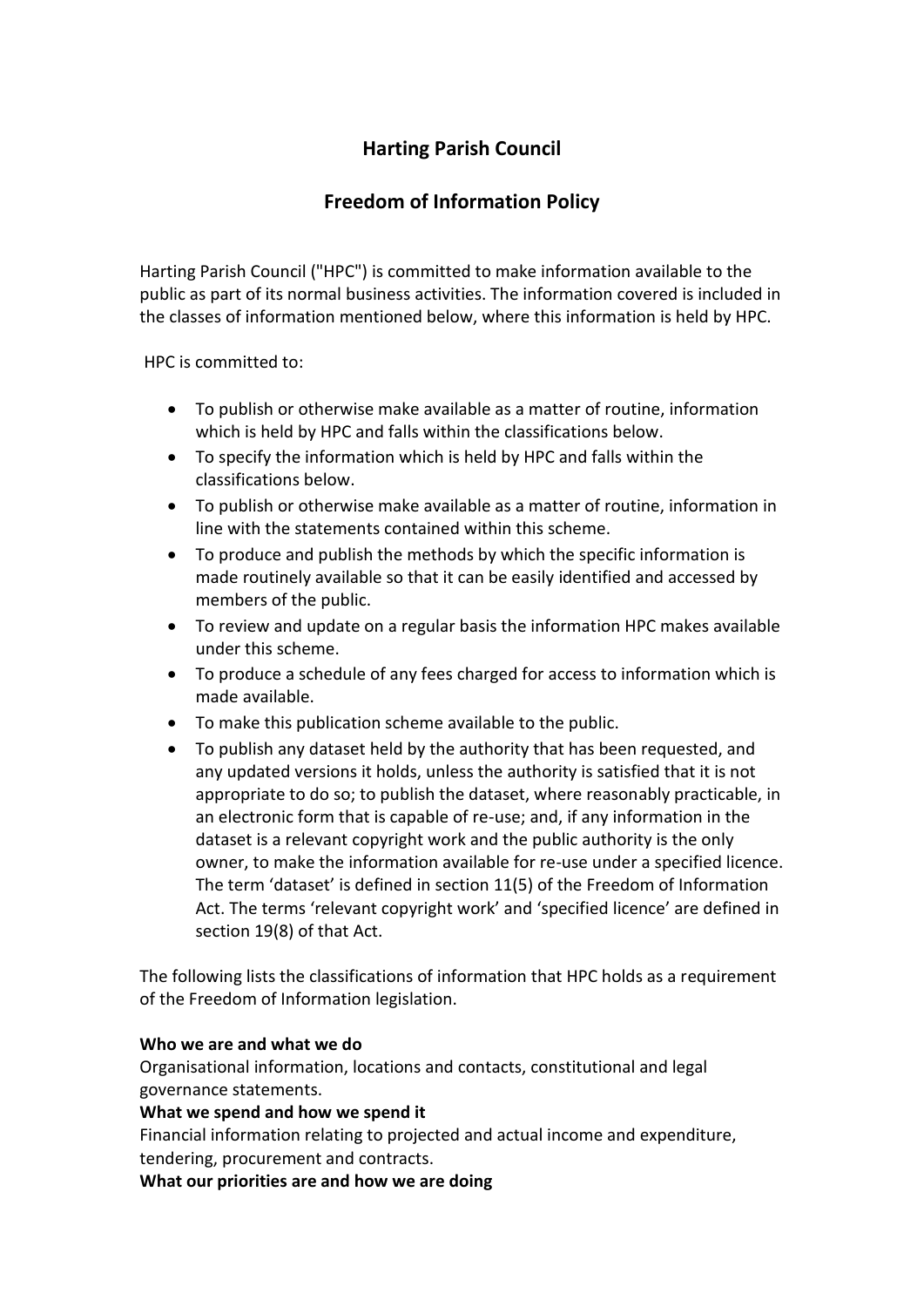Strategy and performance information, plans, assessments, inspections and reviews. **How we make decisions** 

Policy proposals and decisions. Decision making processes, internal criteria and procedures, consultations.

#### **Our policies and procedures**

Current written protocols for delivering our functions and responsibilities. **Lists and registers** 

Information held in registers required by law and other lists and registers relating to the functions of the authority.

#### **The services we offer**

Advice and guidance, booklets and leaflets, transactions and media releases. A description of the services offered.

Information provided will not generally include:

- Information the disclosure of which is prevented by law, or exempt under the Freedom of Information Act, or is otherwise properly considered to be protected from disclosure.
- Information in draft form.
- Information that is archived, out of date or otherwise inaccessible
- Information that would be impractical or resource-intensive to prepare for routine release.

Where it is within the capability of HPC, information will be provided on HPC's website. Where it is impracticable to make information available on the website or when an individual does not wish to access the information via the website, HPC will indicate how information can be obtained by other means and provide it by those means.

In exceptional circumstances some information may be available only by viewing in person. Where this manner is specified, contact details will be provided. An appointment to view the information will be arranged within a reasonable timescale. Information will be provided in the language in which it is held or in such other language that is legally required. Where HPC is legally required to translate any information, it will do so.

Obligations under disability and discrimination legislation and any other legislation to provide information in other forms and formats will be adhered to when providing information in accordance with this scheme.

The purpose of this scheme is to make the maximum amount of information readily available at minimum inconvenience and cost to the public.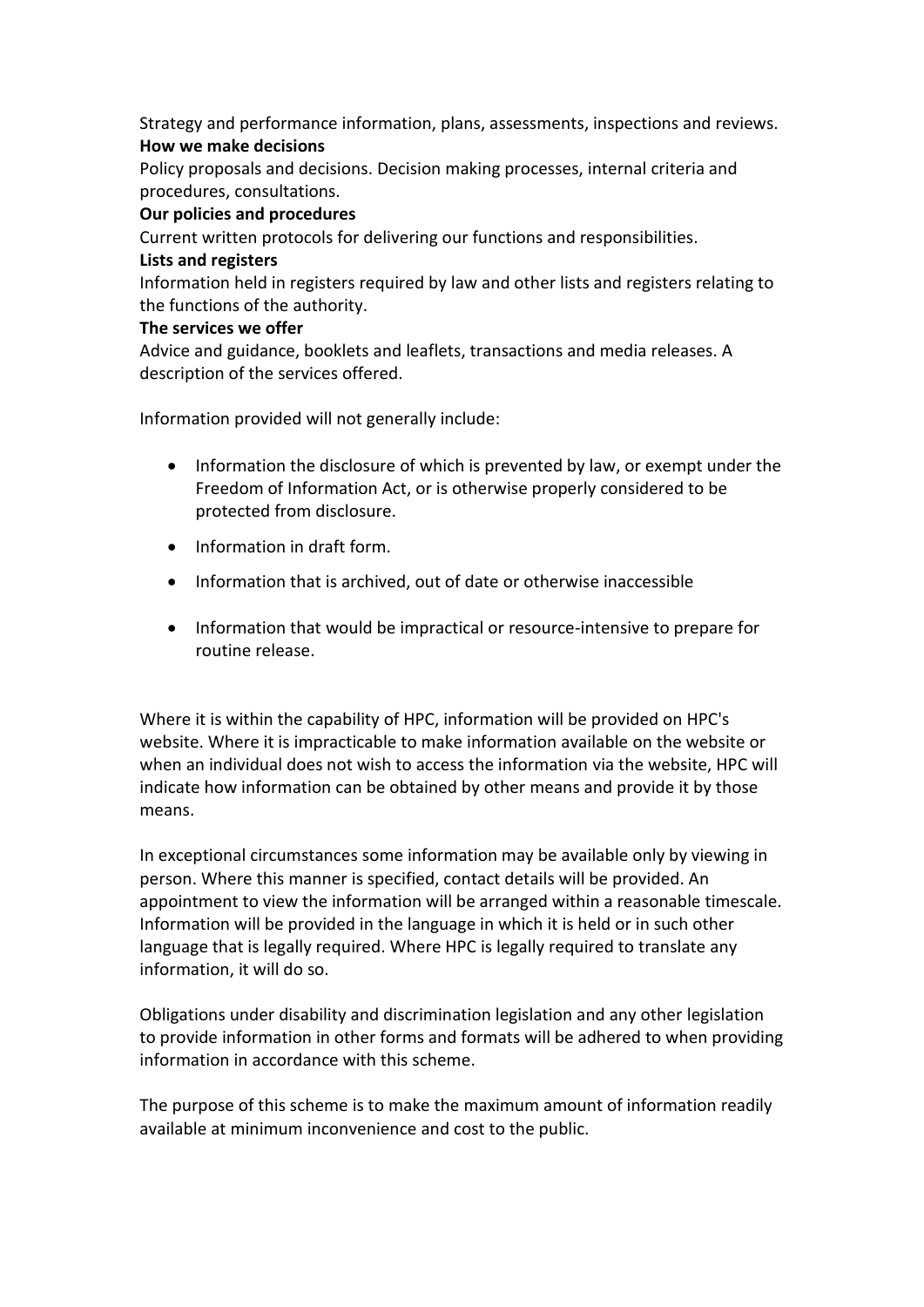Information held by HPC that is not part of its publication scheme must be requested in writing (see *How to make a request, when the Council will respond and your right to complain*), when its provision will be considered in accordance with the provisions of the Freedom of Information Act 2000.

### **Charges**

Charges may be made for providing information that is not available on HPC's website. Such charges will be transparent and kept to a minimum and cover actual disbursements incurred such as:

- photocopying
- postage and packaging
- the costs directly incurred when an applicant views information in person

Charges may also be made for information provided under this scheme where they are legally authorised: all the circumstances, such charges will be justified and are in accordance with a published schedule or schedules of fees which is readily available to the public via the Office of the Information Commissioner.

Charges may also be made for making datasets (or parts of datasets) that are relevant copyright works available for re-use. These charges will be in accordance with either regulations made under section 11B of the Freedom of Information Act or other enactments.

If a charge is to be made, a notification of the cost will be sent and payment will be required prior to provision of the information.

Approved 21.05. 2015

References: